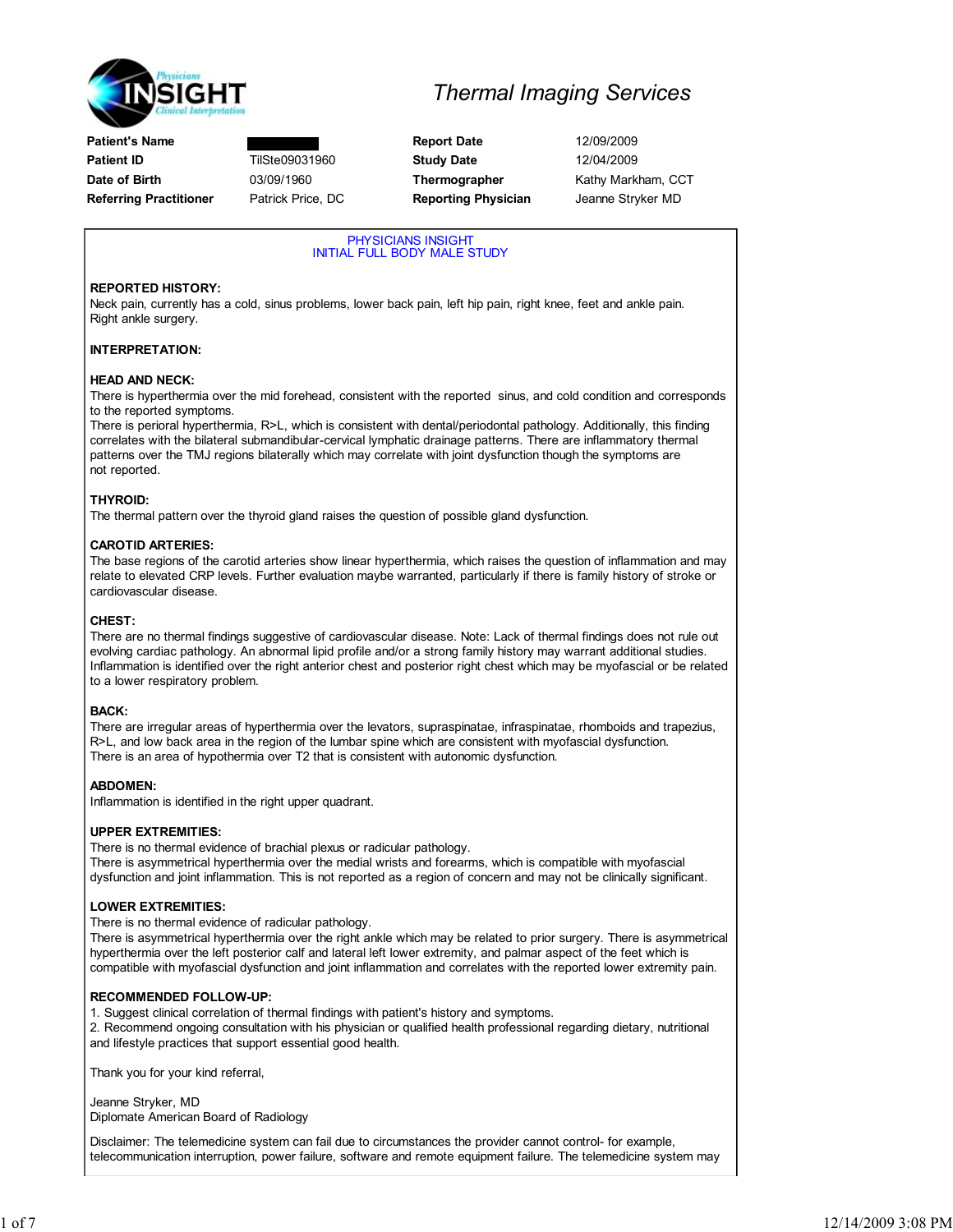relay information that is not accurate- for example, colors may be distorted, files may be incomplete. Thermography is an adjunct to mammography and does not replace mammography. A negative thermogram, mammogram and ultrasound do not preclude biopsy based on clinical condition.

### DESCRIPTION OF THE CLINICAL THERMAL IMAGING STUDY

The patient above was examined by digital infrared thermal imaging using a high-resolution thermographic camera specific for clinical applications. Standardized thermography protocols were implemented which are designed to optimize clinical correlation of thermal patterns.

Medical imaging using infrared thermography captures the naturally occurring infrared emissions from the human body. These emissions vary in intensity and distribution over each body region and can be detected as thermal patterns of skin temperature. Advanced digital cameras as used in this study display these patterns as high-resolution color images in which colors represent various temperatures.

The resultant images reflect underlying neurovascular physiology and allow identification of asymmetric, abnormal or suspicious thermal patterns over a specific area or region of interest. Such patterns or changes over time may represent abnormal physiology or function. Thermal analysis of an imaging study allows objective clinical correlation by the physician and contributes to the decision-making process regarding therapy, additional testing and diagnosis.

#### Breast Thermography

Likewise, breast thermography is an adjunctive physiological assessment that is achieved by creating each person's unique baseline pattern via an initial and recommended three month follow-up test to assess thermal stability. Once established, monitoring thermal stability is achieved by comparison to this baseline at any time in the future.

Such monitoring affords detection of even subtle thermal changes that, although not diagnostic, may precede anatomical findings by years and prompt early investigation and prevention. Thereby, breast imaging can be integrated as indicated with diagnostic anatomical tests such as ultrasound and mammography. Close follow-up and clinical correlation of thermal findings by the patient's physician is always recommended.

#### Study Outcome

This study provides adjunctive clinical information and recommendations based solely upon the images and patient information provided, to support the patient's physician in medical evaluation and management.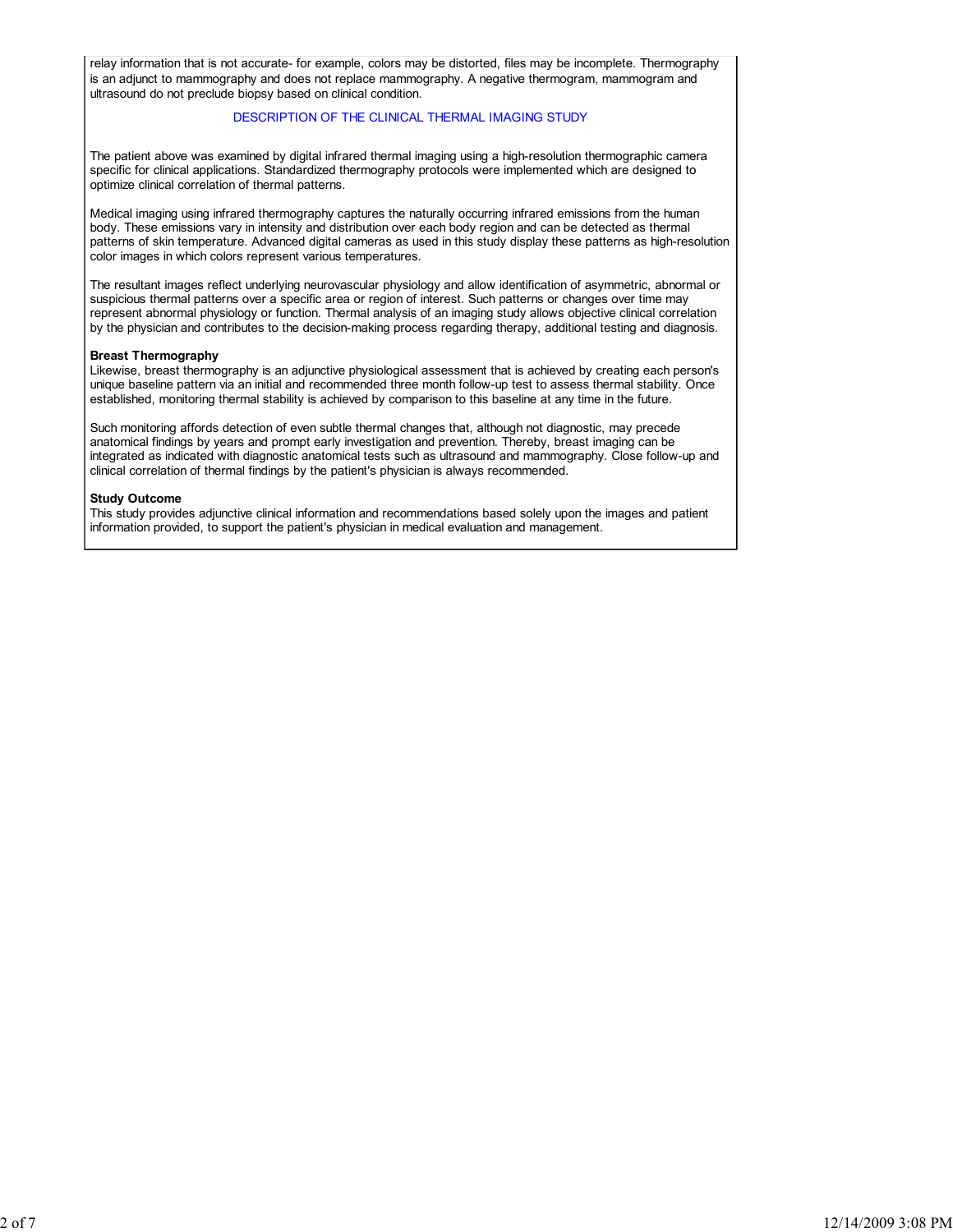

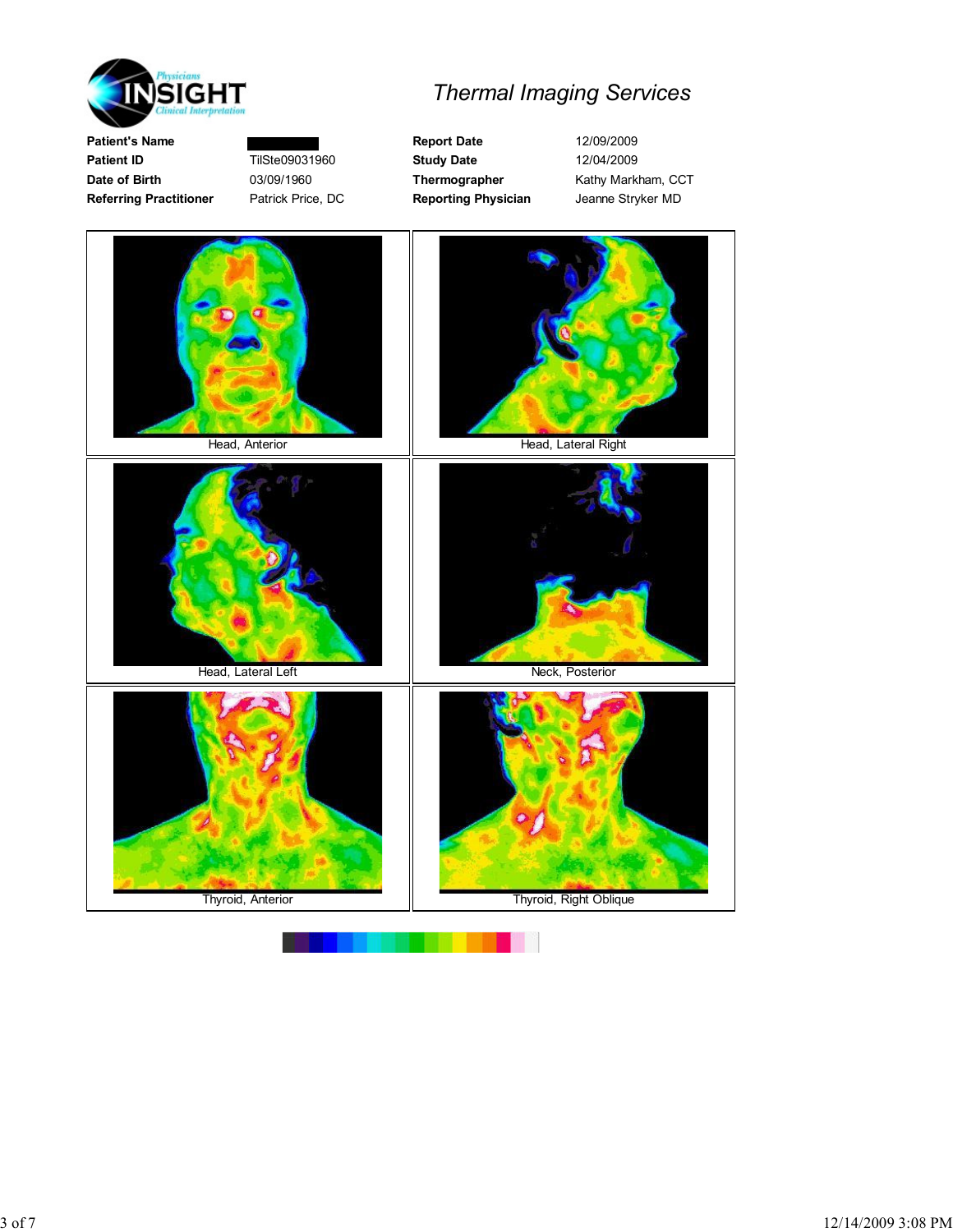



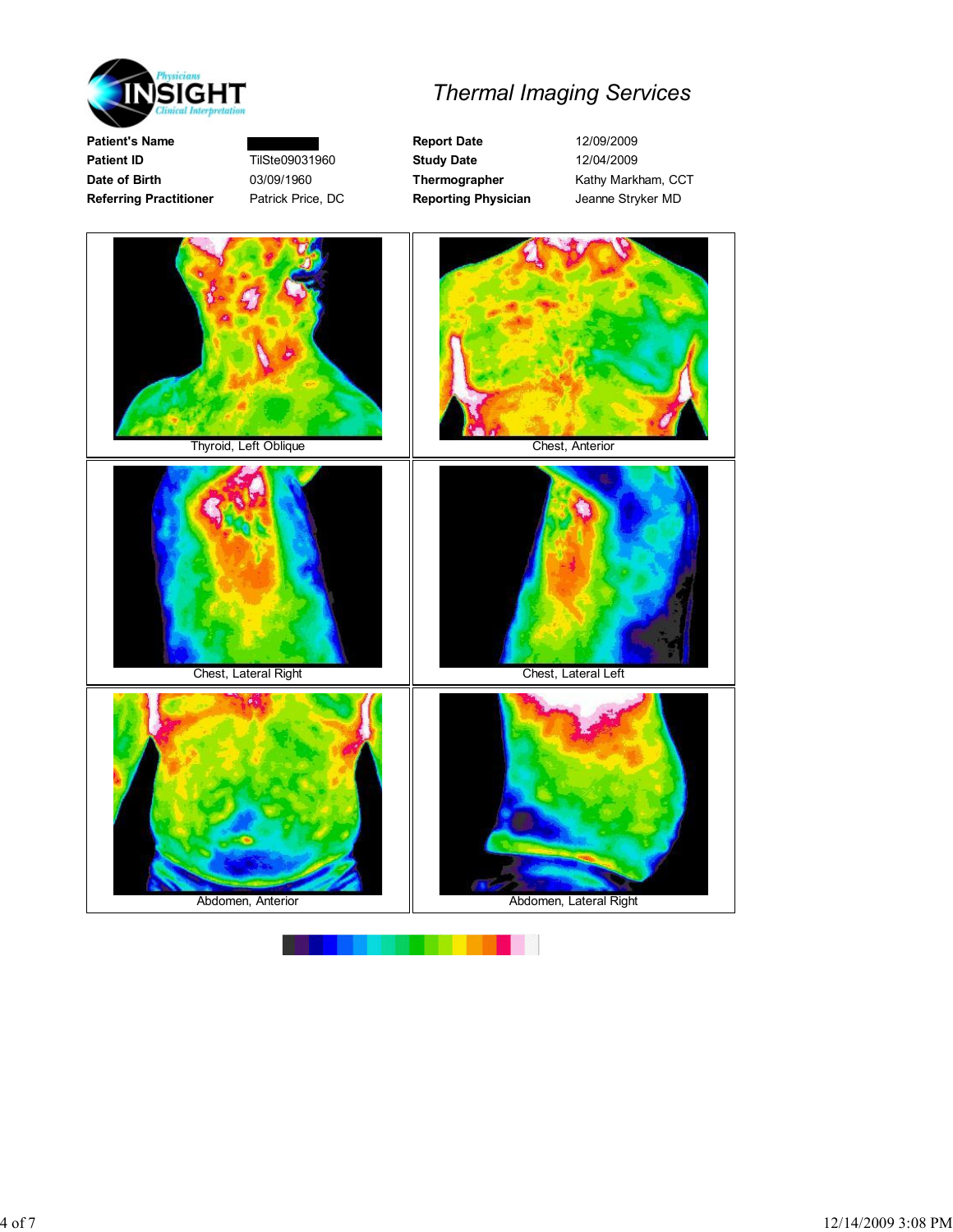

# Thermal Imaging Services

Patient's Name **Report Date** 12/09/2009 Patient ID **TilSte09031960** Study Date 12/04/2009 Date of Birth 03/09/1960 Thermographer Kathy Markham, CCT Referring Practitioner Patrick Price, DC Reporting Physician Jeanne Stryker MD

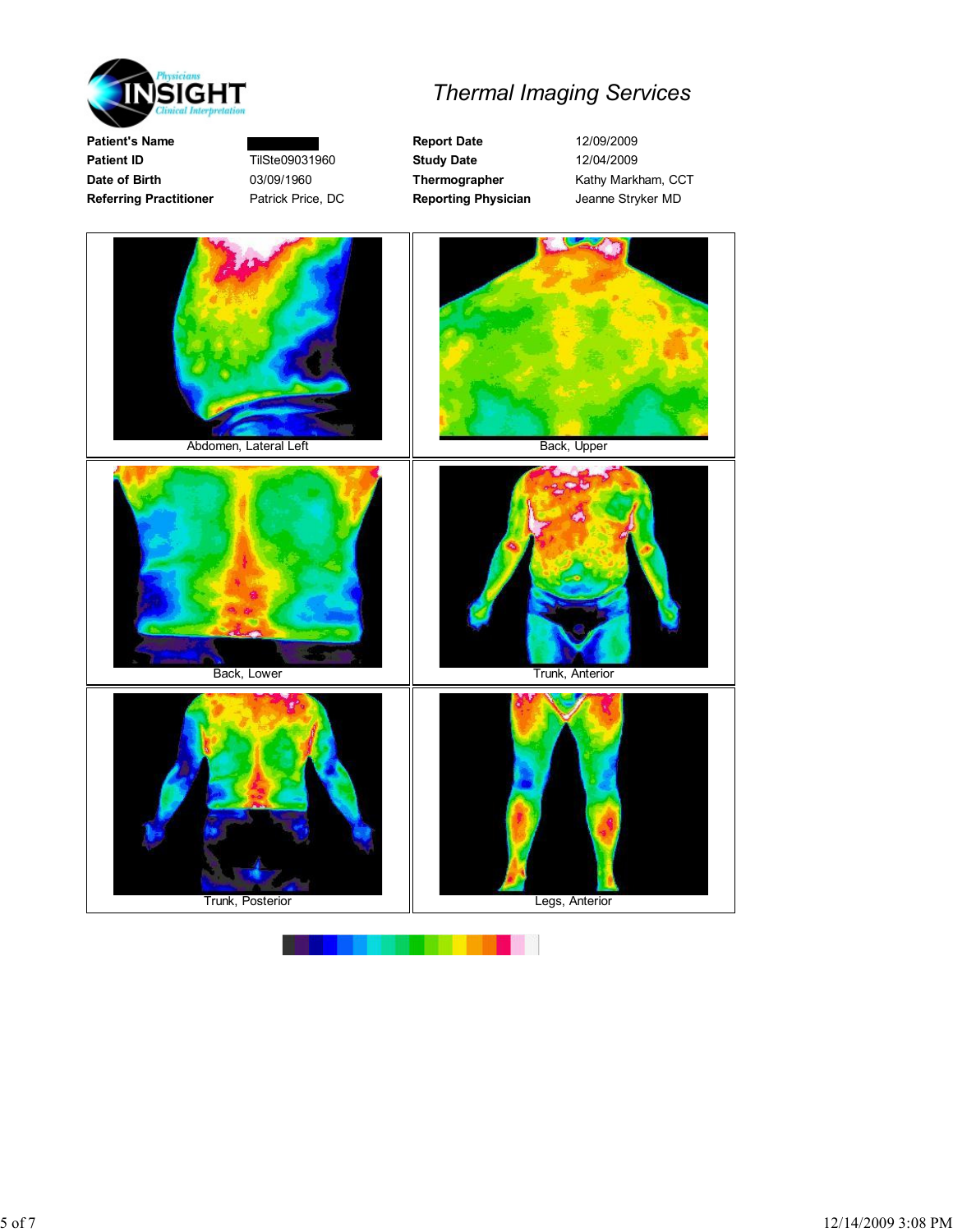